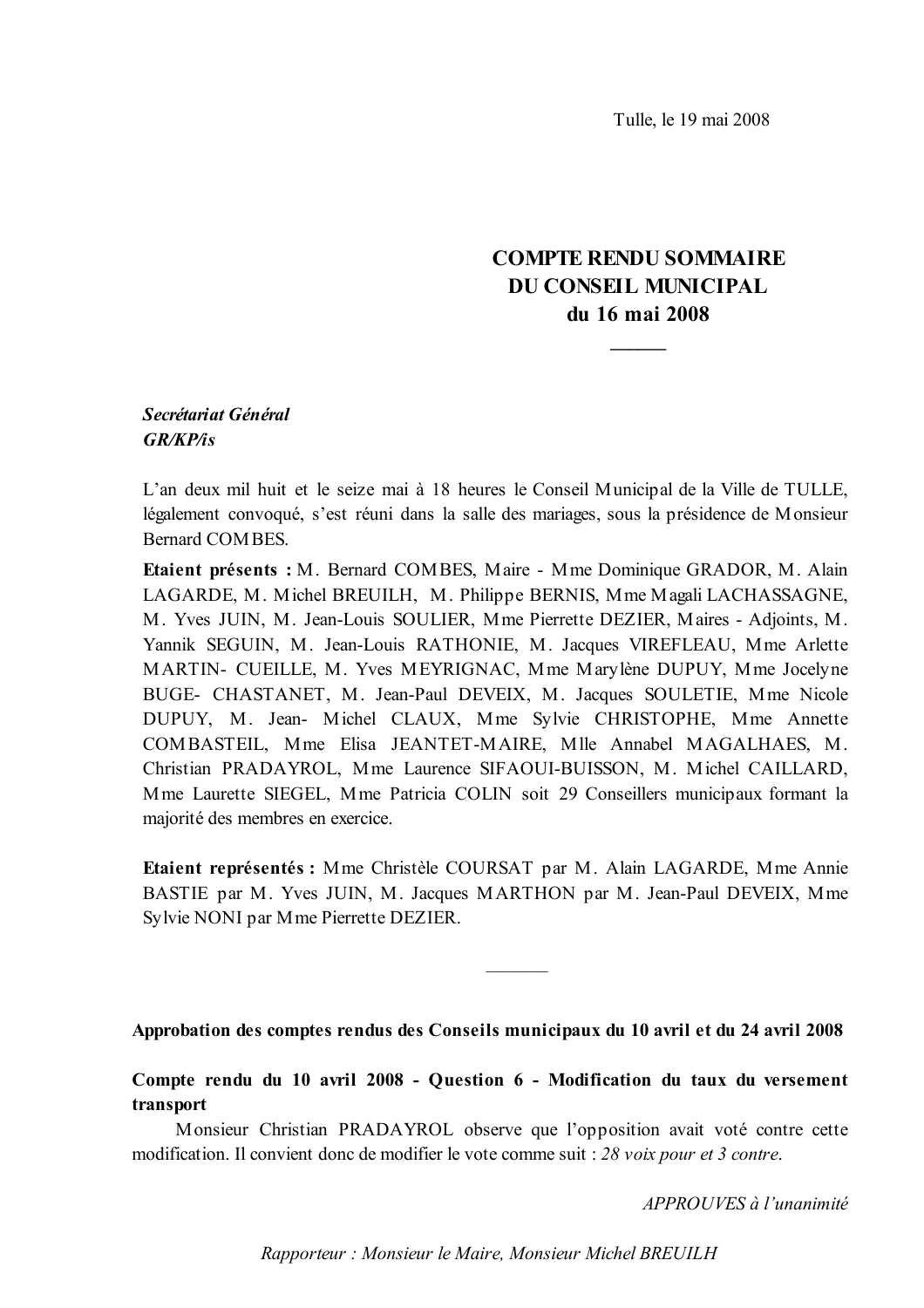### 1- Choix du maître d'oeuvre pour la Salle de l'Auzelou

Après réflexion sur le devenir de la salle des fêtes de l'Auzelou, le choix de la construction d'un bâtiment, à proximité de la salle actuelle, semble être la solution la plus rationnelle et la plus judicieuse.

Cette salle multifonctions pourra accueillir des manifestations diverses : spectacles, réunions, repas, soirées dansantes. Sa capacité sera d'environ 1 000 personnes.

Au regard du coût prévisionnel des travaux, le montant des honoraires de maîtrise d'œuvre oblige la Ville à lancer un concours restreint de maîtrise d'œuvre rendu esquisse.

Suite à cette consultation, trois équipes ont été admises à participer au concours. Les trois équipes choisies ont répondu dans les délais et ont restitué des prestations conformes à la demande

Le jury du concours s'est réuni en décembre 2007 et a établi le classement suivant en considérant que les rendus ont été analysés en s'attachant notamment à la qualité architecturale et urbanistique de l'ensemble du projet, du respect du programme et de l'enveloppe financière affectée aux travaux :

- équipe C : BRUDIEUX ROSSIGNOL
- $-$ équipe  $F : DAVID$
- équipe A : PENNERON

Après réception de l'avis et des procès-verbaux du jury et après examen de l'enveloppe contenant les prix, Monsieur le Maire (pouvoir adjudicateur) a choisi le lauréat du concours à savoir l'équipe BRUDIEUX-ROSSIGNOL.

Il appartient désormais au Conseil municipal d'attribuer le marché de maîtrise d'oeuvre et d'autoriser Monsieur le Maire à signer toutes les pièces afférentes.

## Réalisation d'une salle plurifonctionnelle à l'Auzelou

| Opération                                                 | Financement                               |           | $\frac{0}{0}$ |
|-----------------------------------------------------------|-------------------------------------------|-----------|---------------|
|                                                           | Etat (FNADT - Section Générale) 900 000 € |           | $30\%$        |
|                                                           | <b>FEDER</b>                              | 600 000 € | $20\%$        |
|                                                           | Région (CPS)                              | 600 000 € | $20\%$        |
| Réalisation d'une salle<br>plurifonctionnelle à l'Auzelou | Département                               | 300 000 € | $10\%$        |

### Plan de financement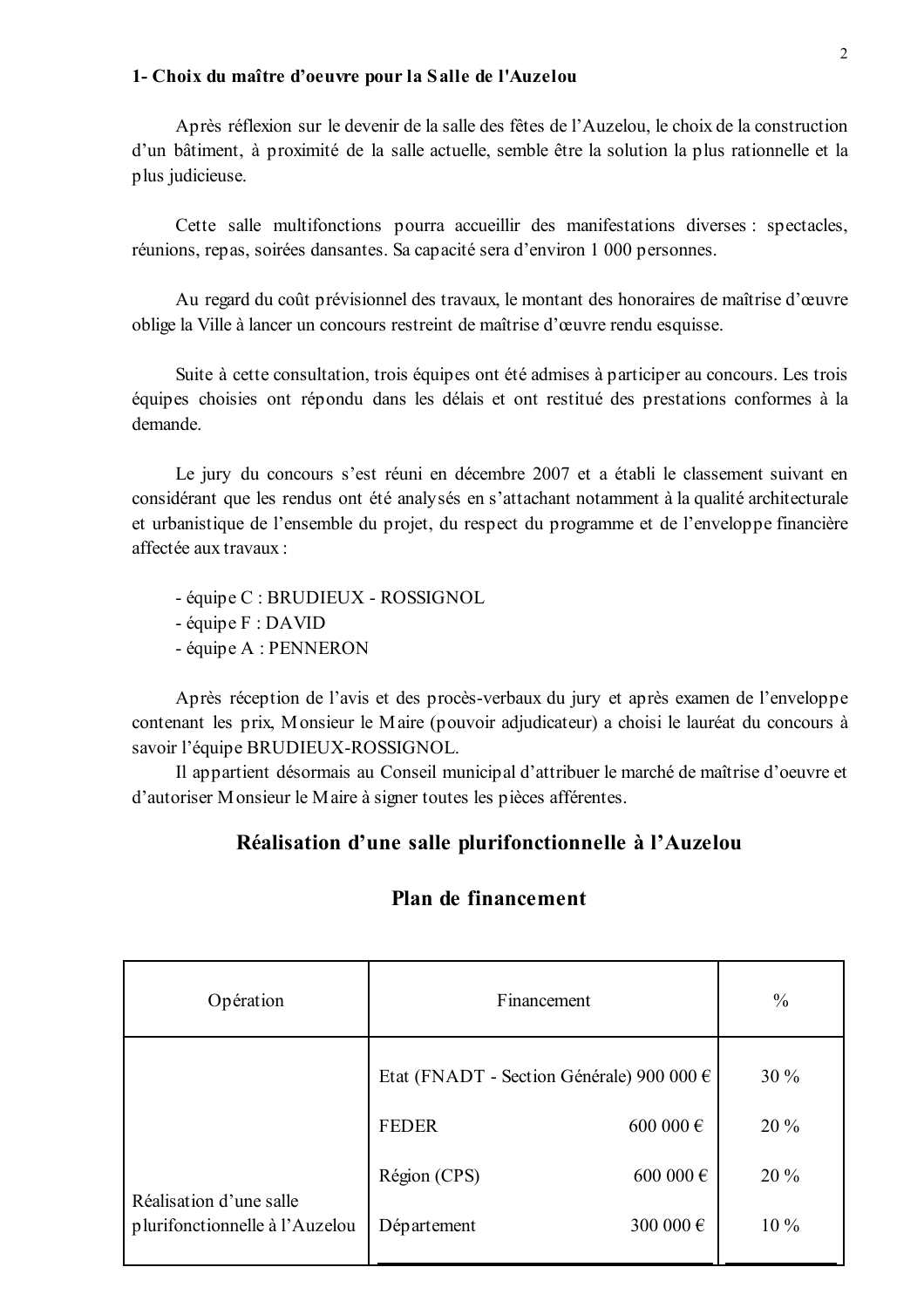|                                 | Ville       | 600 000 € | 3<br>20 % |
|---------------------------------|-------------|-----------|-----------|
| Coût: $3000000 \text{ }\in H$ T | 3 000 000 € |           | 100 %     |

APPROUVE à l'unanimité

### **AFFAIRES SCOLAIRES -**

### Rapporteur: Madame Laurette SIEGEL

2- Approbation de l'avenant n°6 au contrat de concession de service public de la restauration municipale de la Ville de Tulle

Il convient de signer avec la Société Avenance un avenant au contrat de concession de service public de la restauration municipale.

En effet, une sous fréquentation de la restauration scolaire a été observée en 2007 entraînant l'application de pénalités financières (environ 25 000 €).

Cette sous activité s'explique à la fois par la baisse sensible des effectifs des élèves inscrits dans les écoles maternelles et élémentaires de la ville mais aussi par quelques jours de grève en 2007

Les prévisions de fermeture des écoles les mercredis à partir de la rentrée scolaire de septembre 2008 vont « aggraver » ce risque de sous activité puisque 3 000 repas ne seront plus servis dans les écoles les mercredis

Aussi, il est proposé de réajuster la base annuelle de 117 000 repas/an à 114 000 repas/an, les frais fixes du contrat étant répartis sur cette nouvelle base contractuelle.

Enfin, dans cet avenant il est proposé une mise à jour de l'organisation de la cuisine centrale car un agent détaché de la Ville est parti en retraite et a été remplacé par un personnel recruté directement par Avenance enseignement.

Il est proposé au Conseil municipal d'approuver cet avenant et d'autoriser Monsieur le Maire ou son représentant à le signer.

 $APPROUVE$  à l'unanimité

## **CULTURE-**

Rapporteur: Madame Sylvie CHRISTOPHE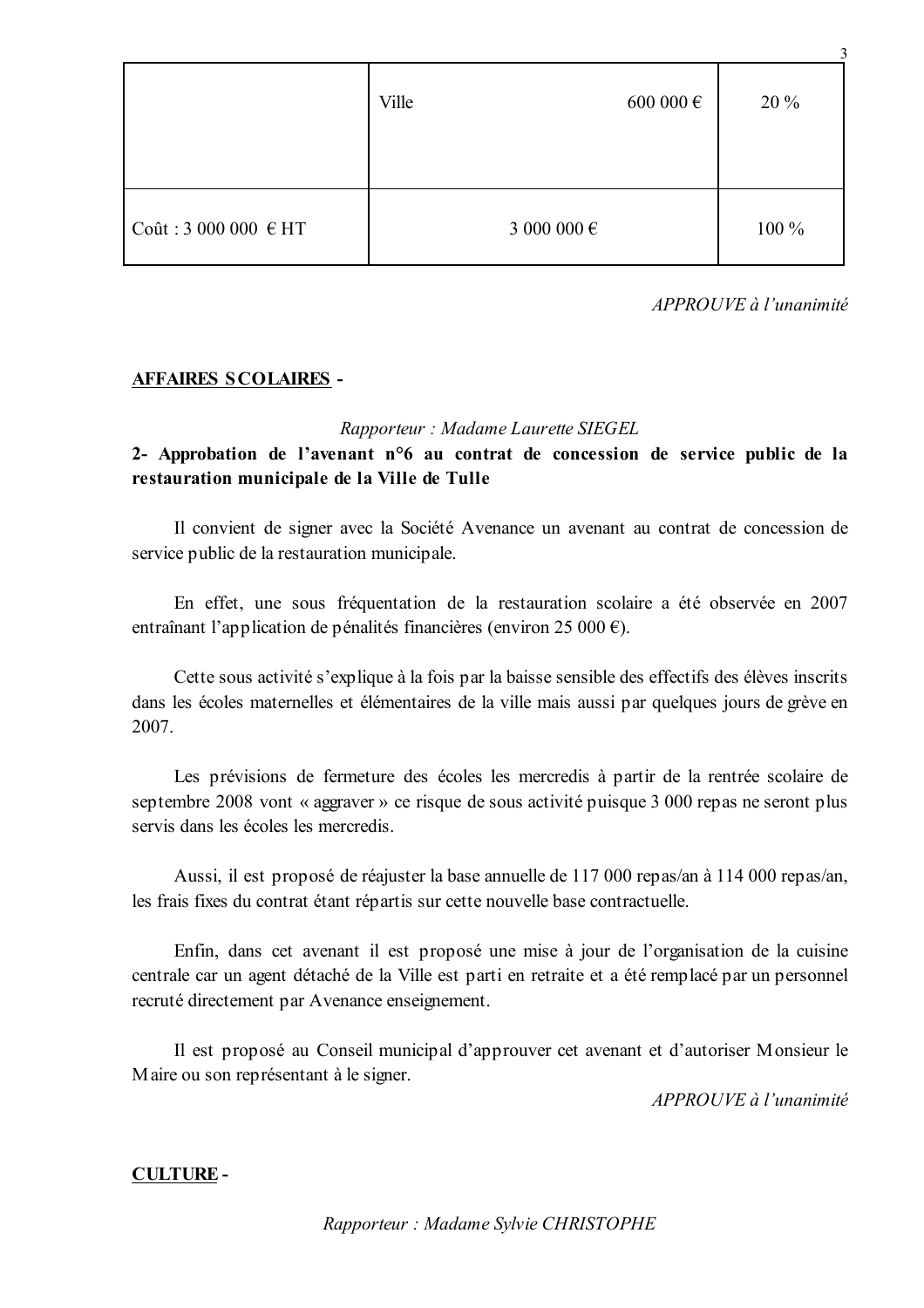# 3- Approbation d'une convention liant la Ville et les propriétaires d'un fer à hosties en vue du dépôt de cette pièce au Musée du Cloître

Il est proposé à la Ville de Tulle par Monsieur Gilles QUINCY et Madame Dominique QUINCY de prendre en dépôt un fer à hosties en fer forgé du XVème siècle, classé au titre des Monuments historiques.

Ce dépôt est consenti à titre gratuit.

Il est demandé au Conseil municipal d'approuver la convention ci-annexée définissant les modalités de ce dépôt et d'autoriser Monsieur le Maire ou son représentant à le signer.

APPROUVE à l'unanimité

- Approbation d'une convention liant la Ville, des artistes et des propriétaires de locaux où seront exposées des oeuvres pour l'organisation d'expositions dans le cadre des animations estivales organisées à Tulle en 2008

#### **Question reportée**

4- Approbation d'une convention de partenariat liant la Ville de Tulle et la Ligue de l'Enseignement FAL de la Corrèze afférente à l'organisation d'actions culturelles et éducatives

Rapporteur: Madame Arlette MARTIN CUEILLE

La Ville de Tulle et la FAL 19 ont convenu depuis maintenant trois années d'un accord d'échange de matériel gratuit. Ce processus est régi par une convention renouvelable chaque année.

L'échange porte sur la mise à disposition de tribunes de la Ville de Tulle pour un festival de théâtre jeune public organisé par la FAL 19.

En retour, la Ville de Tulle bénéficie du prêt gratuit de matériel de sonorisation et d'éclairage pour la Fête de la Musique en particulier.

Le bilan des exercices passés est positif, chaque partenaire signataire de la convention bénéficiant de prestations de qualité.

Par ailleurs, les partenaires ont fait en sorte que tout cela soit équilibré et se fasse dans le cadre de la réglementation en vigueur, particulièrement dans le domaine de la sécurité.

Il est proposé au Conseil municipal d'approuver la convention à intervenir avec la FAL pour un nouvel exercice et d'autoriser Monsieur le Maire ou son représentant à la signer.

APPROUVE à l'unanimité

### 5- Acceptation de dons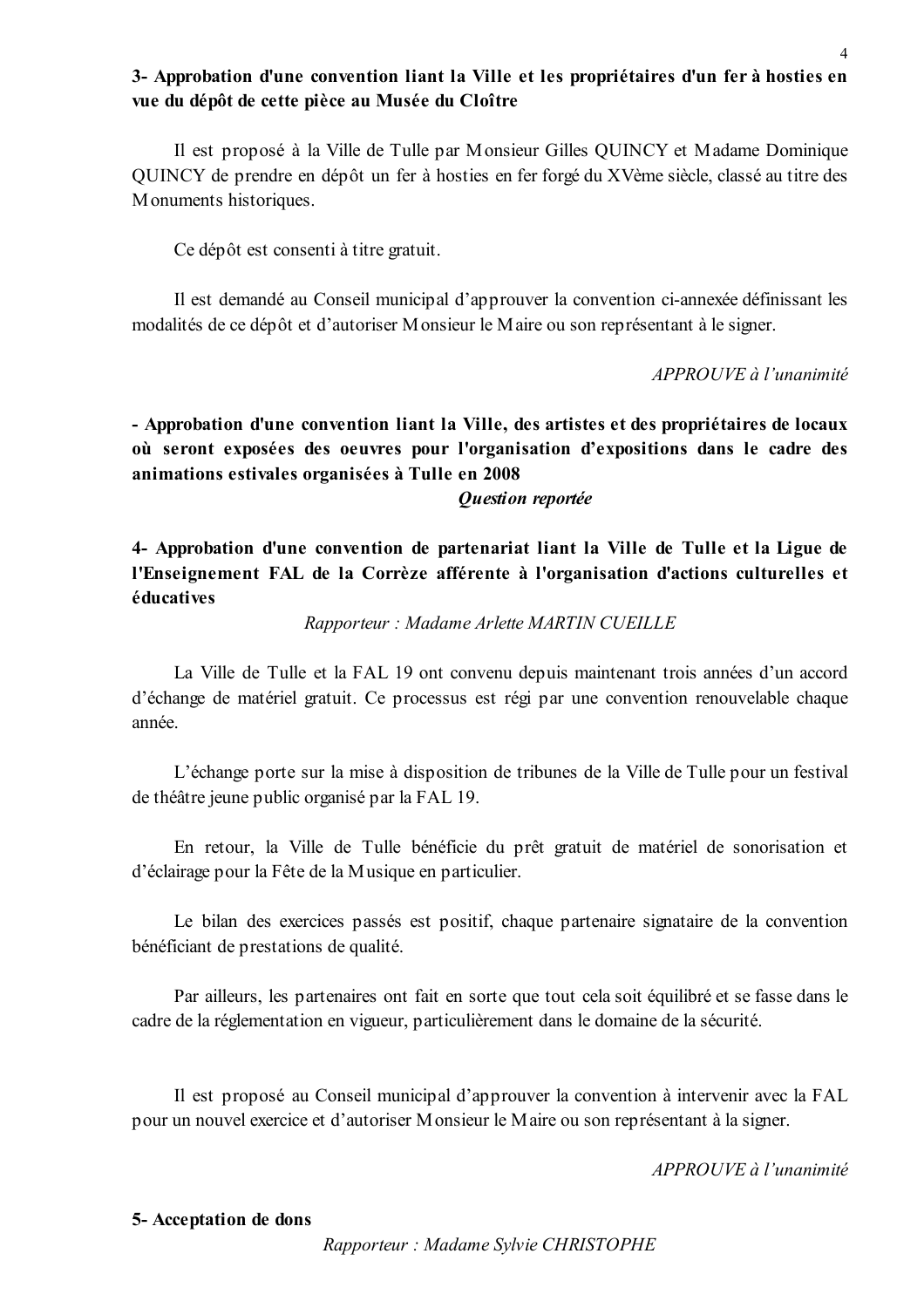#### a-Don d'un foulard au Musée des Armes

Une donation a été proposée au Musée des Armes par Madame Jeanine BAYARD résidant à Laguenne.

Il s'agit d'un foulard DGA, modèle fabriqué à partir de 1985 par la Société Crealytex (Lyon) d'après des créations de François de Reix.

Sur le foulard apparaissent des représentations des trois forces armées (terre avec des canons, mer avec des bateaux et air avec des avions).

Maître d'ouvrage des programmes d'armement, la Direction Générale pour l'Armement (DGA) est responsable de la conception, de l'acquisition et de l'évaluation des systèmes qui équipent les forces armées.

Ce foulard est un objet de promotion. Il est remis à des femmes de personnalités (ambassadeurs...) à l'occasion de déplacements.

Il est proposé au Conseil Municipal de valider l'entrée de ce foulard dans les collections tullistes

APPROUVE à l'unanimité

#### b-Don d'une robe au point de Tulle au Musée du Cloître

Le Musée du Cloître possède le fonds de dentelle en "Poinct de Tulle" le plus important en collection publique, dont les plus anciennes pièces datent du tout début du XIX siècle - (des fragments de l'écharpe de Saint Jean-Baptiste sur le modèle du XVIIIe siècle détruit à la Révolution et reproduit au tout début du XIXe siècle, une robe de baptême d'époque Ier Empire et un surplis ou rochet de prêtre du XIXe siècle).

Madame Fouriscot a déjà enrichi cette collection par le don accordé au Musée du Cloître en 2006, d'une collection de vingt pièces de réseau fait main brodé à l'ancienne façon Point d'Aurillac, ancêtre du "Poinct de Tulle".

De plus, dans sa proposition d'achat, elle promet, si cette acquisition est acceptée, d'accorder le don supplémentaire d'une robe de fillette en filet brodé, afin de compléter ce fonds de dentelles et "Poinct de Tulle" du Musée qu'elle connaît particulièrement bien puisqu'elle a soutenu dès son origine - 1979 - l'action du conservateur sauvant cet artisanat d'art pour sa préservation puis son renouveau d'une pratique redevenue depuis bien vivante et florissante.

Il est proposé au Conseil municipal :

- d'accepter le don de la robe de fillette en filet

- de solliciter l'avis de la Commission scientifique régionale ou interrégionale des collections des Musées de France sur ce don.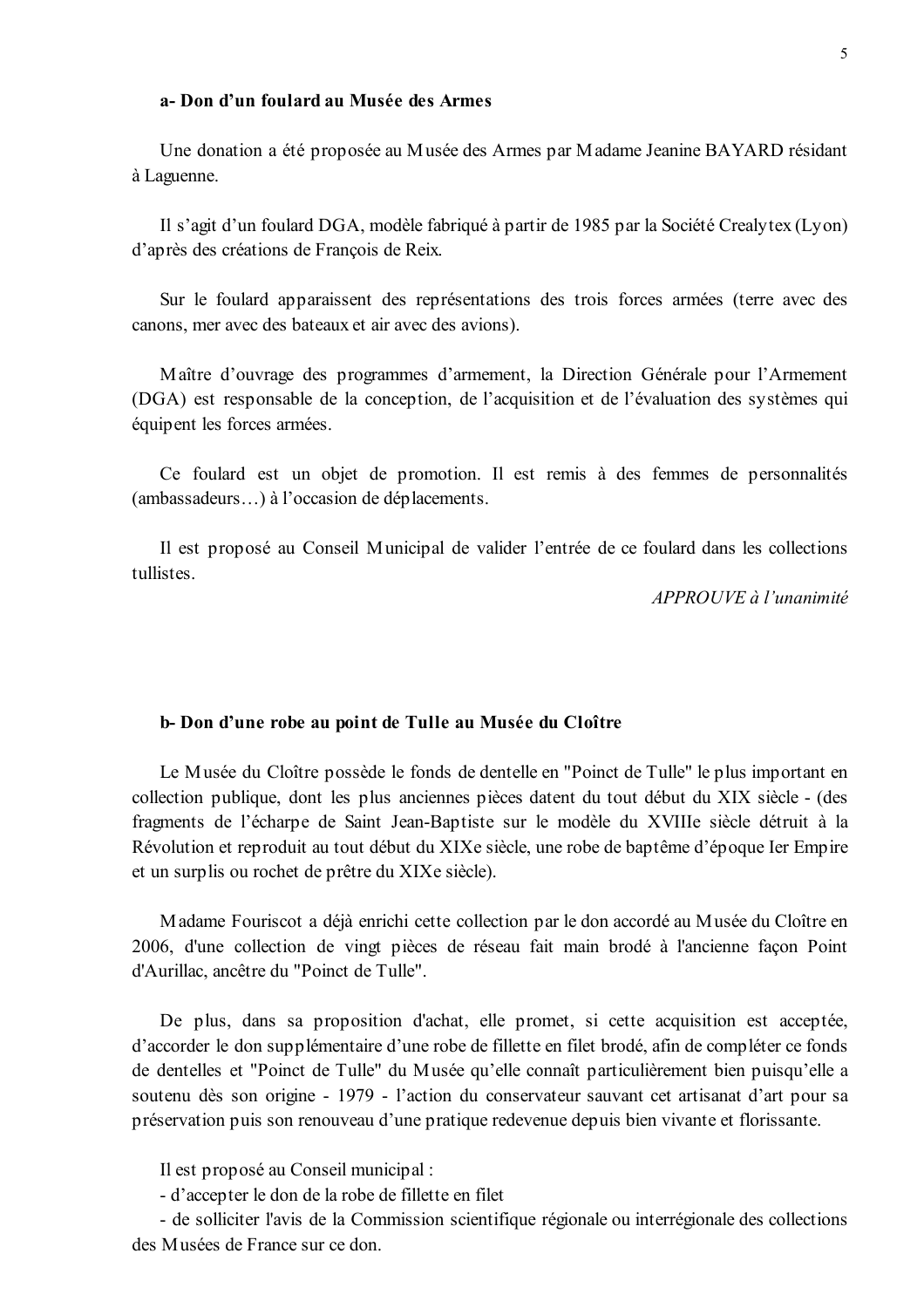### 6- Cession d'un instrument de musique

Rapporteur: Madame Elisa JEANTET-MAIRE

Le conservatoire souhaite vendre un Baryton Selmer S 19 - N° inventaire 338260. instrument devenu inadapté à une utilisation pédagogique.

Cet instrument date de plus de vingt ans.

Il est usé, est devenu difficile à jouer pour les élèves et la justesse est défaillante.

Ce type d'instrument invendable il y a encore peu de temps est devenu un peu plus prisé de certains amateurs. Il est donc maintenant possible de les revendre.

Après recherche, un acheteur s'est déclaré pour 3 000 €, valeur estimée par le réparateur « Art Vent » avec lequel travaille régulièrement le CRD.

La valeur de rachat d'un instrument plus moderne, plus ergonomique et adapté aux nouvelles « normes » musicales est de 7 500 €.

Il est demandé au Conseil municipal :

- de se prononcer sur la cession du Baryton Selmer S19.

- d'autoriser Monsieur le Maire ou son représentant à entreprendre toutes les démarches afférentes et à signer tout document à intervenir.

APPROUVE à l'unanimité

## **FINANCES -**

### Rapporteur: Monsieur Alain LAGARDE

## 7- Attribution de l'allocation de secours aux sapeurs-pompiers en retraite - Délibération complétant celle du 1er février 2008

Le Conseil municipal a décidé, par délibération du 1er février 2008 de prolonger, au titre de l'année 2008, l'attribution de l'allocation dite « secours » dont le montant trimestriel s'élève à  $60 \in \alpha$  aux Sapeurs Pompiers en retraite ainsi qu'à leurs veuves.

Il est précisé que ladite allocation est également versée à tous les Sapeurs Pompiers volontaires ayant effectué au moins dix ans de service lorsque le Centre de Secours était sous compétence communale.

Il convient de revoir la liste des attributaires de cette allocation.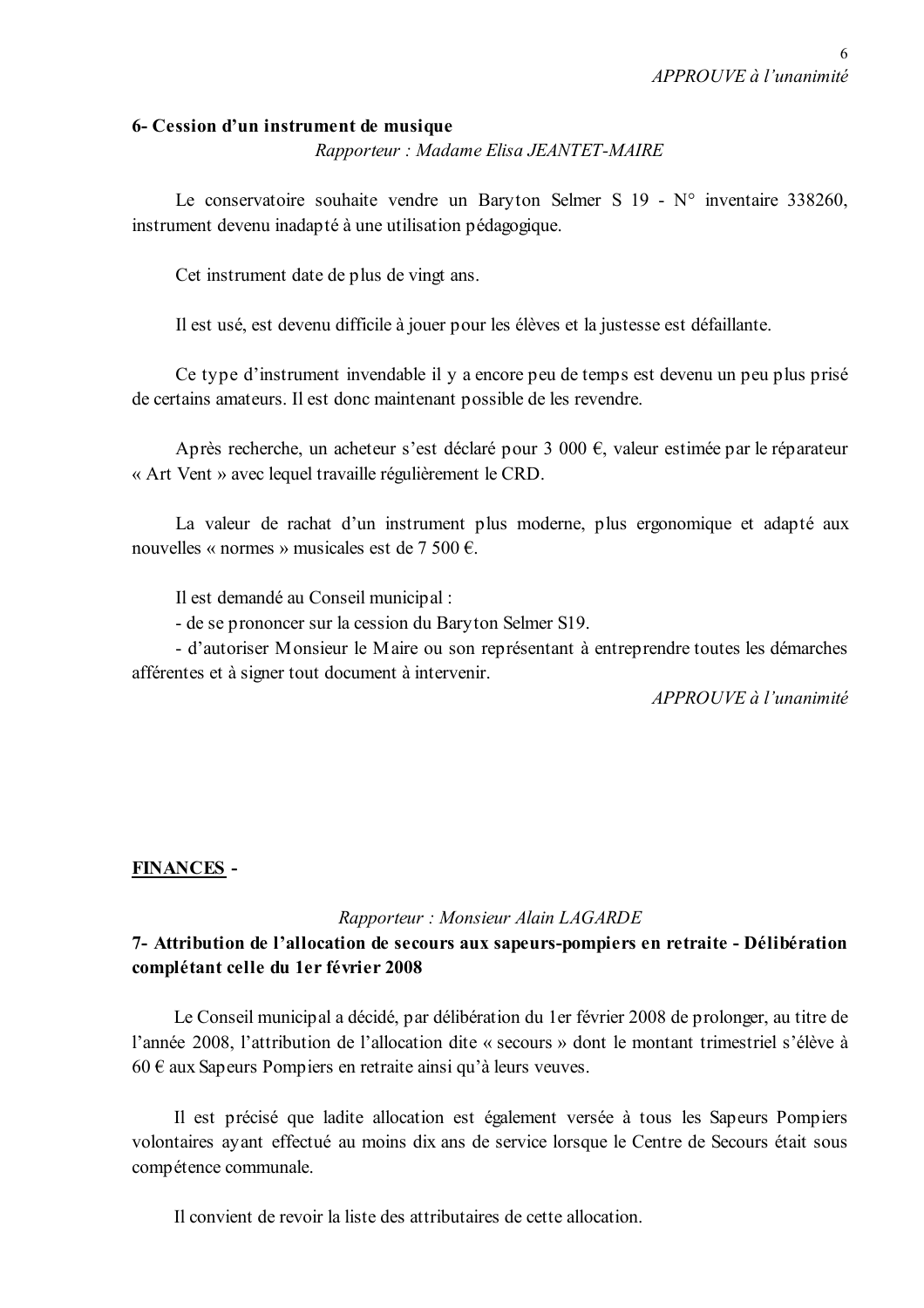Par ailleurs, la veuve de Monsieur Jean DUPUY est décédée en début d'année.

Il est demandé au Conseil municipal d'approuver la liste des attributaires de l'allocation secours

APPROUVE à l'unanimité

 $\overline{7}$ 

# 8- Demandes de subventions au Département pour le financement du programme de travaux d'assainissement visant à mettre les équipements municipaux en conformité avec la Directive Européenne sur les Eaux Résiduaires Urbaines

Par délibération du 13 décembre 2007, la Ville avait sollicité une subvention du Département en vue du financement de ces travaux.

Les services du Conseil Général ont accusé réception de cette demande. Ils souhaitent que la Ville procède à une demande spécifique pour chaque opération concernée.

# a- Petits travaux rejets directs et ECPP (Eaux Claires Parasitaires et Permanentes)

Dans le cadre de la convention DERU liant l'Agence de l'Eau et la Ville de tulle, des travaux d'élimination de rejets directs ont été mis en évidence :

- rue de la solane regard 10
- quai containsouza
- rue félix vidalin
- avenue Victor Hugo
- rue des sources
- boulevard Clemenceau

Ces travaux seront réalisés sur l'exercice 2008, sous charte de qualité par l'entreprise SADE CGTH, titulaire du marché à bons de commandes « réseaux » validé pour les pièces administratives par l'Agence de l'Eau.

Les travaux seront imputés sur le budget Assainissement.

Il est demandé au Conseil Municipal :

- de solliciter une subvention du Département aussi élevée que possible pour la réalisation de ces travaux dont le coût est estimé à 50 000 € HT

- d'autoriser Monsieur le Maire ou son représentant à entreprendre toutes les démarches afférentes

 $APPROUVE$  à l'unanimité

## b-Auto-surveillance réglementaire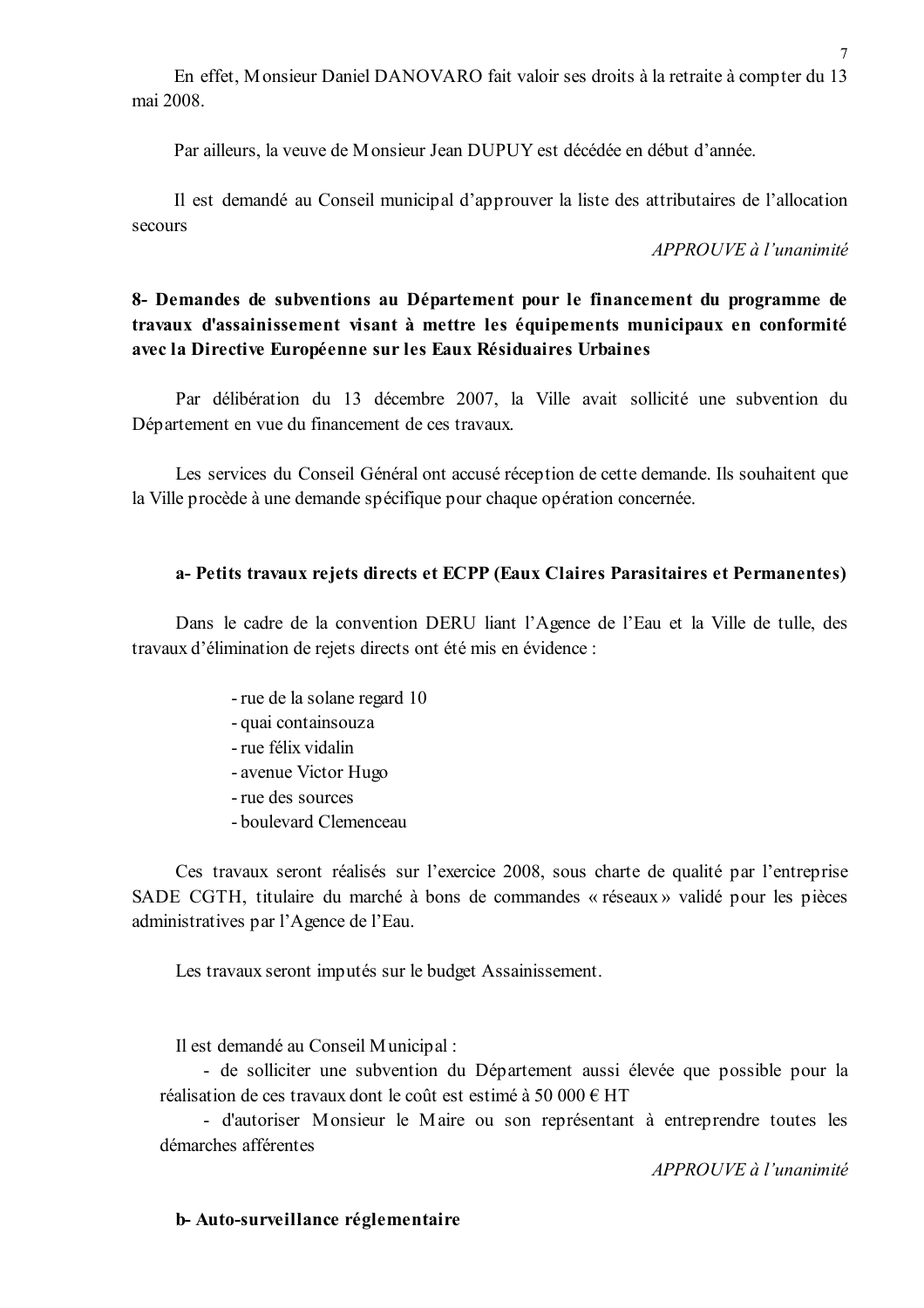Dans le cadre de la convention DERU liant la Ville de Tulle et l'Agence de l'Eau Adour Garonne, des travaux de mise aux normes de l'auto surveillance réglementaire doivent être réalisés conformément à la convention

Ces travaux consistent à surveiller les déversoirs d'orage ainsi que les postes de relevage afin de connaître les temps, les débits ou les charges surversées en milieu naturel.

Seront notamment équipés les postes et déversoirs de Mermoz, Magnaudeix, cueille, lunade basse, la gibrande et l'avenue guynemer.

Ces travaux seront réalisés sur l'exercice 2008, sous charte de qualité par l'entreprise SADE CGTH, titulaire du marché à bons de commandes « réseaux » validé pour les pièces administratives par l'Agence de l'Eau.

Ils seront imputés sur le budget Assainissement

Il est demandé au Conseil Municipal :

- de solliciter une subvention du Département aussi élevée que possible pour la réalisation de ces travaux dont le coût est estimé à 150 000  $\epsilon$  HT

- d'autoriser Monsieur le Maire ou son représentant à entreprendre toutes les démarches afférentes

 $APPROUVE \d{d} l'unanimit \d{e}$ 

#### c-Mise en place d'un diagnostic permanent du système d'assainissement

Afin de mieux connaître le système d'assainissement de la Ville de Tulle, les Services Techniques Municipaux souhaitent mettre en place un diagnostic permanent de ce dernier.

Pour cela, des mesures de débits et de surverses seront implantées sur les réseaux. Elles permettront de connaître :

- les volumes d'eau véhiculés
- les volumes d'eaux claires parasites permanentes
- les dysfonctionnements (casse, infiltration, exfiltration, bouchon...)

Ces travaux ont pour but final, l'auto-surveillance du réseau et sa sectorisation afin d'améliorer son fonctionnement et son entretien

> Tulle nord : au lieu dit la gibrande Tulle centre : départ quai de rigny Tulle est : siphon place brigouleix Tulle ouest : rue pauphile Tulle sud Tulle souilhac Tulle auzelou Tulle ceuille Tulle mermoz Tulle magnaudeix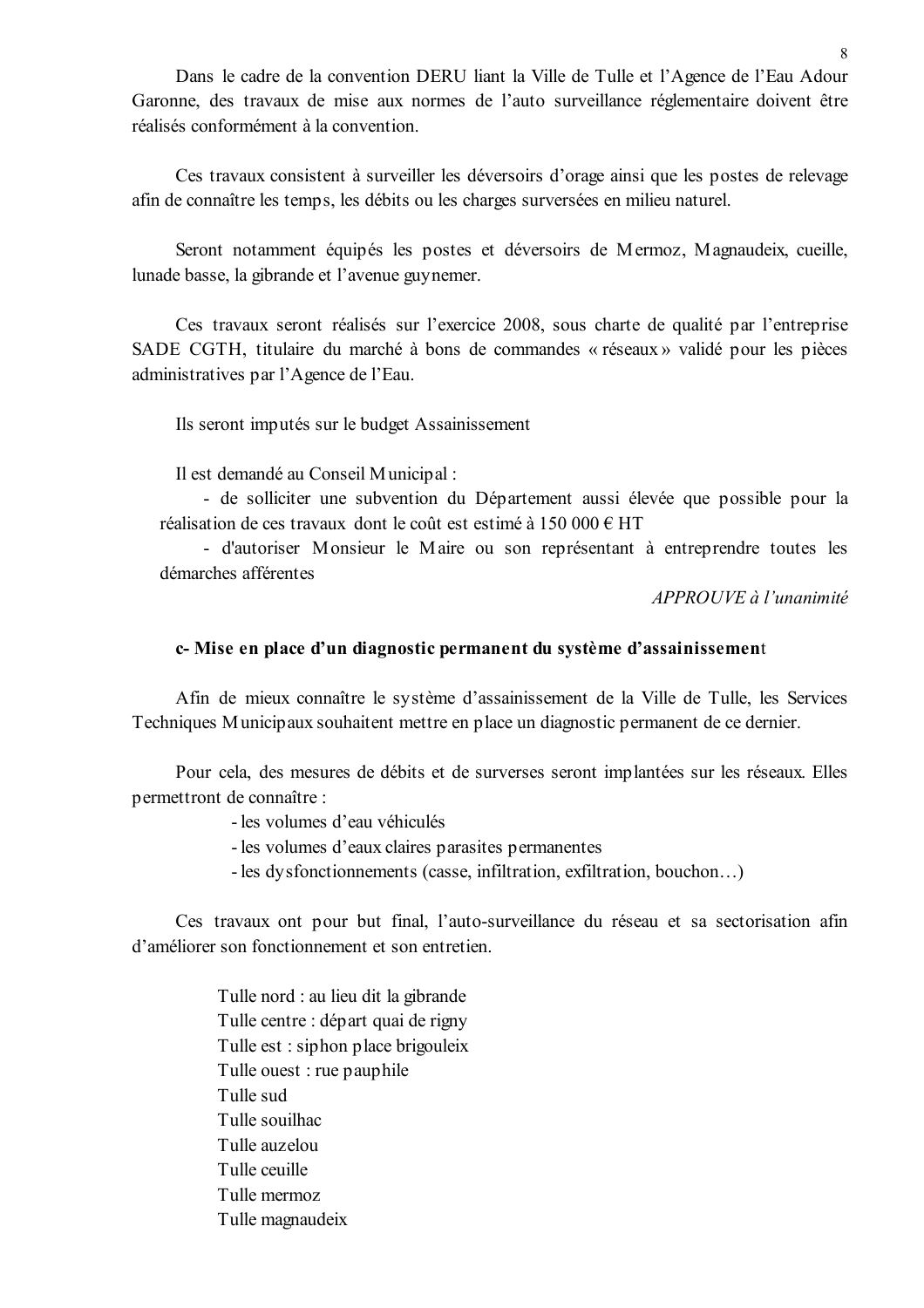En parallèle à ces travaux, sera également réalisée, la suppression ou la réhabilitation des déversoirs d'orage qui permettront de récupérer 2 550 EH.

Tous ces travaux nécessiteront des terrassements et éventuellement la pose de canalisations. Ils seront réalisés sur l'exercice 2008, sous charte de qualité, par l'entreprise SADE CGTH, titulaire du marché à bons de commandes « réseaux » validé pour les pièces administratives par l'Agence de l'Eau.

Ils seront imputés sur le budget Assainissement.

Il est demandé au Conseil Municipal :

- de solliciter une subvention du Département aussi élevée que possible pour la réalisation de ces travaux dont le coût est estimé à 250 000 € HT

- d'autoriser Monsieur le Maire ou son représentant à entreprendre toutes les démarches afférentes

APPROUVE à l'unanimité

#### d- Grands travaux rue Lucien Sampeix

Dans le cadre de la convention d'aide DERU liant la Ville de Tulle et l'Agence de l'Eau Adour Garonne, des travaux de mise en séparatif rue Lucien sampeix doivent être réalisés afin de mettre tout le bassin versant en séparatif pour éliminer 5m3/h d'eau claire parasite générant 208 EH.

Ces travaux seront réalisés sur l'exercice 2008, sous charte de qualité par l'entreprise SADE CGTH, titulaire du marché à bons de commandes « réseaux » validé pour les pièces administratives par l'Agence de l'Eau.

Ils seront imputés sur les budgets Assainissement et Ville.

Il est demandé au Conseil Municipal :

- de solliciter une subvention du Département aussi élevée que possible pour la réalisation de ces travaux dont le coût est estimé à 65 000  $\epsilon$  HT

- d'autoriser Monsieur le Maire ou son représentant à entreprendre toutes les démarches afférentes

 $APPROUVE$  à l'unanimité

# 9- Règlement des dépenses inhérentes à l'organisation des fêtes et cérémonies -Approbation d'une délibération de portée générale

A la demande du Comptable, il est proposé au Conseil municipal d'approuver l'ensemble des dépenses prévisibles en début d'année. Leur imputation se fera au compte 6232 « Fêtes et cérémonies ».

Ces dépenses peuvent être répertoriées de la façon suivante :

- Frais afférents aux manifestations sportives
- Frais afférents aux manifestations culturelles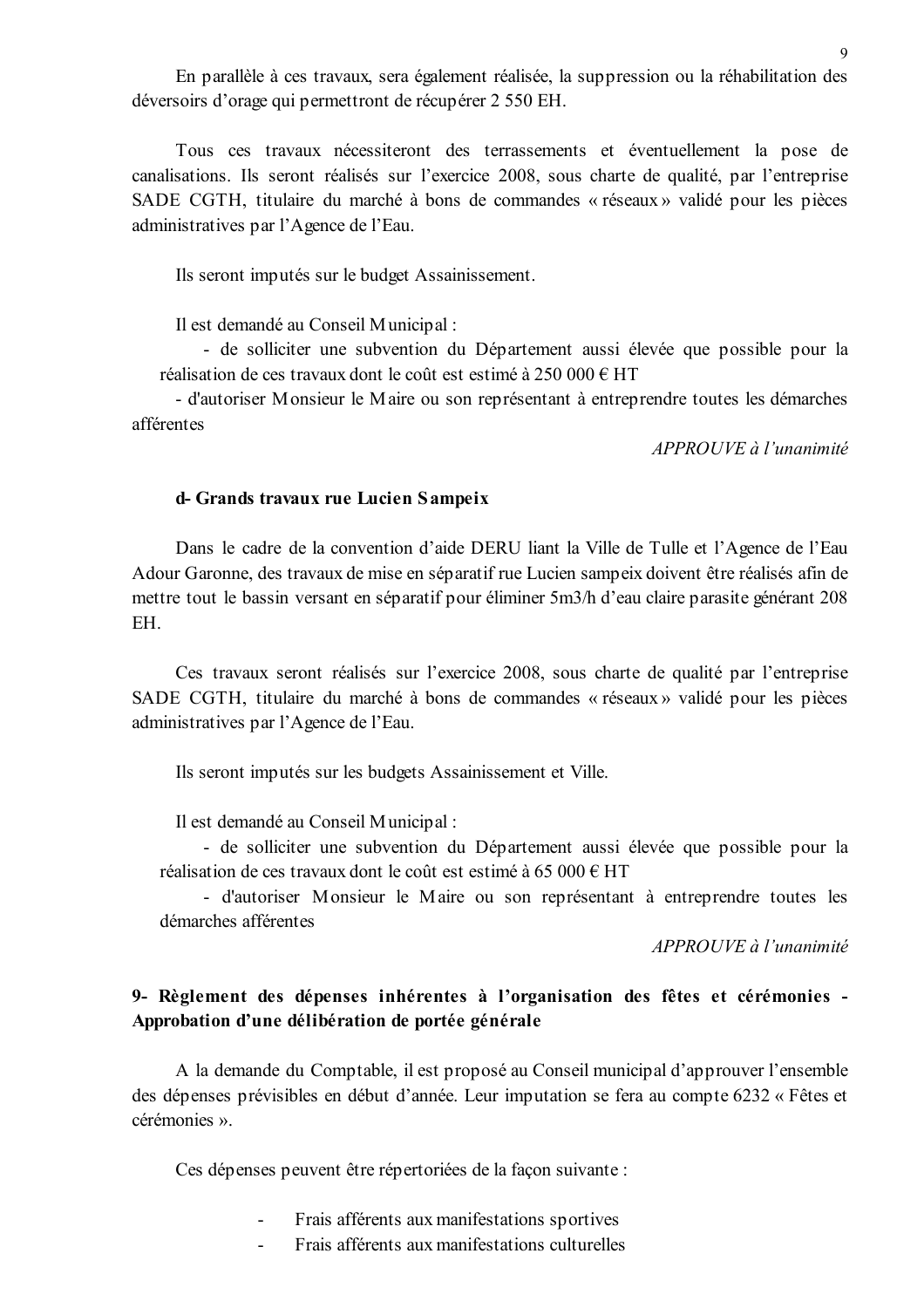- Frais afférents aux manifestations économiques
- Frais afférents aux expositions et vernissages
- Frais afférents aux jumelages  $\mathbf{r}$
- Frais afférents aux festivités tullistes  $\sim$
- Frais afférents au Conseil Communal des Jeunes
- Frais afférents aux réunions de travail (repas et achats d'alimentation)
- Frais afférents aux cérémonies (gerbes, alimentation)
- Frais afférents à des achats divers (coupes ou médailles)  $\overline{a}$

Frais inhérents à l'hébergement des personnes se rendant à Tulle afin  $\mathbf{r}$ d'exercer des missions particulières (animations, conférences...) dans le cadre des manifestations susmentionnées.

L'approbation de ces charges par délibération dispensera, pour l'exercice 2008 et suivants de prendre un arrêté pour chaque facture en vue de son règlement.

 $APPROIIVE \d{d} l'unanimit\acute{e}$ 

### **TRANSPORTS SCOLAIRES -**

### Rapporteur: Madame Annabel MAGALHAES

## 10- Transports scolaires - Approbation d'une convention de partenariat liant la Ville et le Département de la Corrèze

La Ville de TULLE et le Département de la Corrèze, autorités organisatrices de transports, ont convenu de laisser au Département l'organisation des transports scolaires dans le PTU pour la période du 1er septembre 2008 au 30 juin 2009.

Il est donc proposé au Conseil Municipal d'approuver la convention afférente et d'autoriser Monsieur le Maire ou son représentant à a signer.

Il est précisé qu'est appliquée par le Conseil Général une augmentation des prestations de 4% par rapport à l'année scolaire 2008-2009 en raison de l'augmentation du coût des transports.

 $APPROIIVE$  à l'unanimité

### **URBANISME-**

### Rapporteur: Monsieur Michel BREUILH

11- Suivi technique des demandes de subventions municipales relatives au ravalement des façades - Approbation de la convention de suivi façades sur le périmètre des quartiers ouest liant la Ville et le PACT Corrèze

La politique de rénovation des façades a fait ses preuves depuis plusieurs années et participe à l'embellissement de la Ville.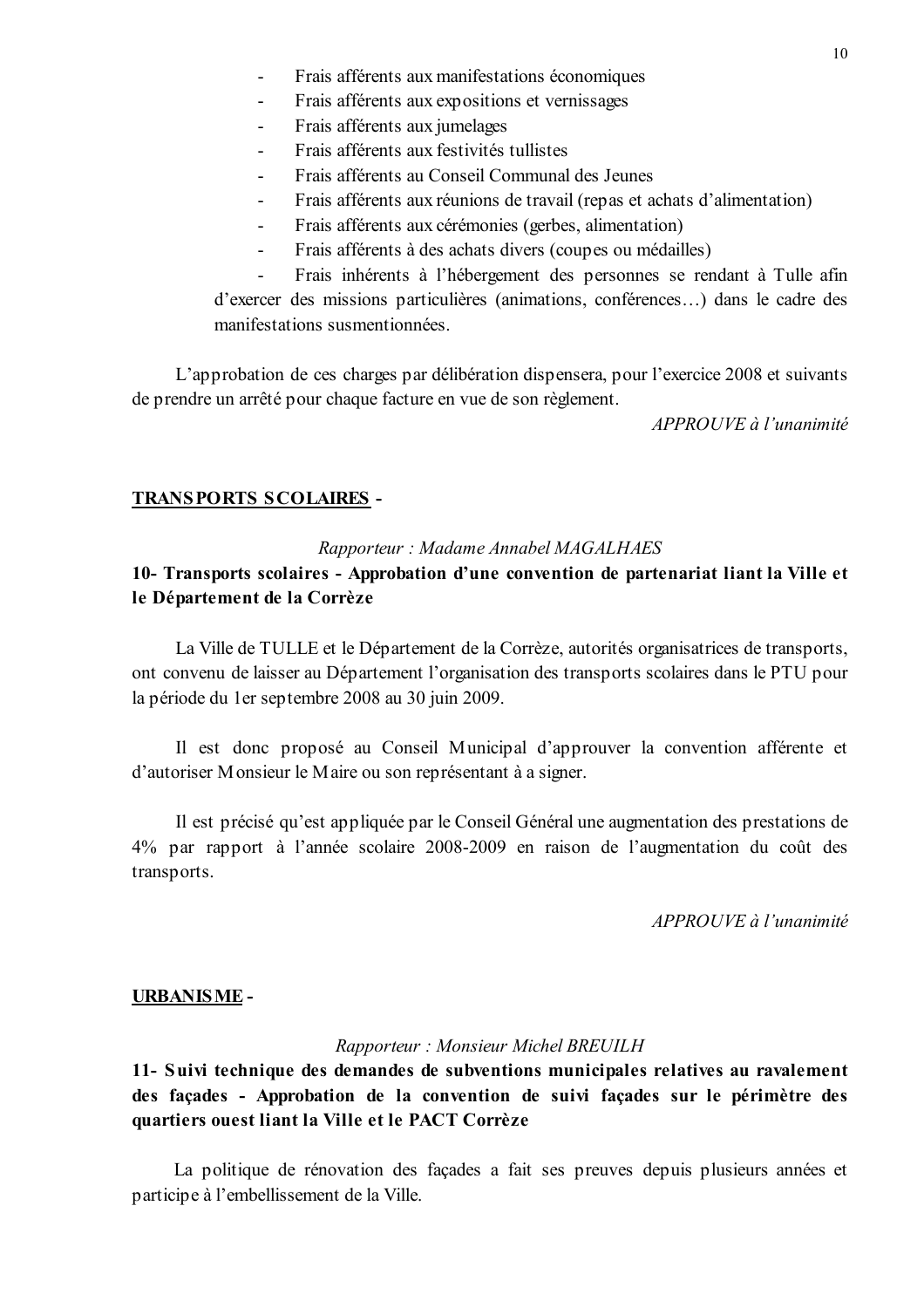Une convention de suivi façades dans les quartiers ouest a été établie en mai 2007 pour une durée d'une année avec le PACT Corrèze

Cette convention qui a pour objet d'assurer le suivi de l'opération dans ces quartiers arrive à son terme.

Il est proposé de renouveler cette convention pour une mission de suivi technique des demandes de subventions municipales afférentes au ravalement de façades.

Le coût de la mission est inchangé, il s'élève à 6 726,30 € TTC.

 $APPROUVE$  à l'unanimité

#### 12- Acquisition de terrain sis 41 ter, rue d'Alverge

Dans le cadre de l'aménagement du quartier d'Alverge et afin d'obtenir une meilleure circulation, la Ville de Tulle souhaite acquérir, en vue d'une démolition, les garages situés 41 ter rue d'Alverge.

Monsieur PRESSET est d'accord pour céder à la commune les dits garages au prix de 30 000  $\epsilon$ .

Il est donc proposé au Conseil municipal d'acquérir la parcelle cadastrée AY  $N^{\circ}$  128 au prix de 30 000  $\epsilon$ .

Les frais d'acte seront à la charge de la commune.

APPROUVE à l'unanimité Monsieur Christian PRADAYROL ne prenant part ni à la discussion ni au vote

## 13- Cession d'un local commercial sis 104, avenue Victor Hugo à son occupant -Délibération annulant et remplaçant celle du 28 mai 2005

Par délibération en date du 28 mai 2005, la Ville de Tulle a décidé de céder à Monsieur Jacques FRECHES le local commercial situé 104, avenue Victor Hugo.

Considérant que cette décision n'a pas été suivie d'effet en raison de la difficulté de définir l'emprise exacte de la parcelle du local commercial, Monsieur LAVIGNE, géomètre expert, a dû procéder à une division en volumes.

Il est proposé au conseil municipal :

- d'annuler la délibération du 28 mai 2005

- de céder le local commercial sis 104, avenue Victor Hugo composé d'un magasin et de ses réserves à Monsieur Jacques FRECHES au prix de 21 000 €.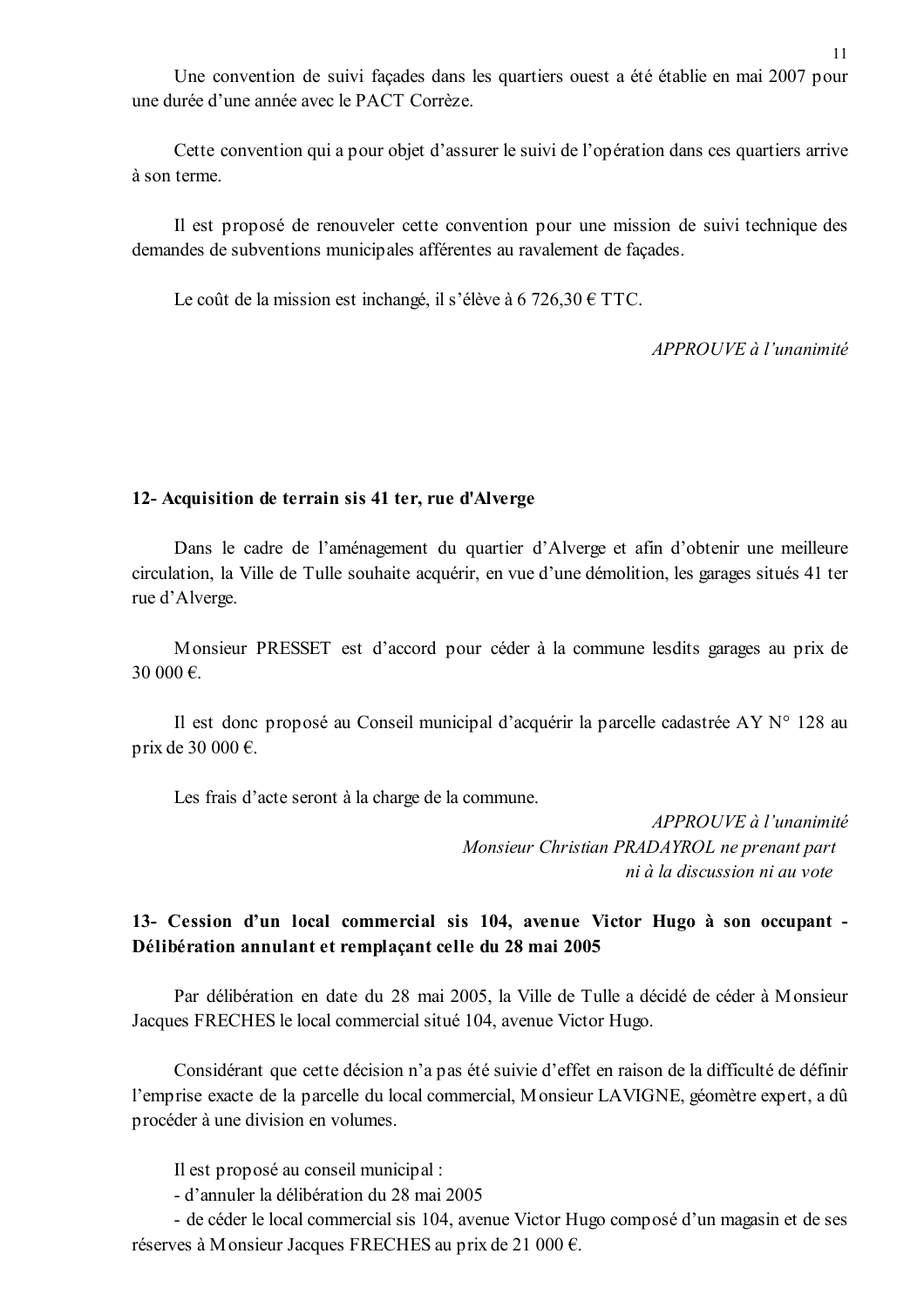Les frais d'acte seront à la charge de l'acquéreur.

Les frais du géomètre pour établir le document d'arpentage et la division en volumes seront à la charge de la commune.

> $APPROUVE\`{a} l'unanimit\`{e}$ Monsieur Christian PRADAYROL ne prenant part ni à la discussion ni au vote

#### **AFFAIRES SOCIALES -**

Rapporteur: Madame Pierrette DEZIER

## 14- Fonds Commun Logement - Approbation de la convention financière liant l'Etat, le Département et la Ville

Dans le cadre de la reconduction du Plan Départemental d'Action pour le Logement des Personnes Défavorisées de la Corrèze (PDALPD), une convention tripartite Etat, Département, Commune de Tulle, a pour objet de définir la participation financière de la Commune de Tulle versée au Fonds Commun Logement (FCL) pour le financement des actions prévues par ce plan.

Il est proposé au Conseil municipal d'approuver cette convention fixant la participation de la Commune de Tulle au Fonds Commun Logement pour l'année 2008 à 7 776 €.

APPROUVE à l'unanimité

#### **AFFAIRES GENERALES -**

#### Rapporteur: Madame Dominique GRADOR

15- Désignation des représentants du Conseil municipal au sein du Conseil d'Administration des 7 Collines - Modification de la délibération du 26 mars 2008

Par délibération du 26 mars 2008, le Conseil municipal a désigné ses représentants au sein du Conseil d'Administration de l'association les 7 Collines comme suit :

- Monsieur le Maire, membre de droit
- Monsieur Alain LAGARDE
- Madame Elisa JEANTET-MAIRE
- Madame Patricia MORATILLE

Il convient de procéder à la modification de ces désignations.

En effet, Monsieur Alain LAGARDE étant appelé à remplacer Monsieur le Maire en cas d'empêchement de ce dernier, il est opportun de désigner un autre représentant du Conseil municipal pour siéger dans cette instance.

Par ailleurs, Madame Patricia MORATILLE ayant démissionné de ses fonctions doit être remplacée.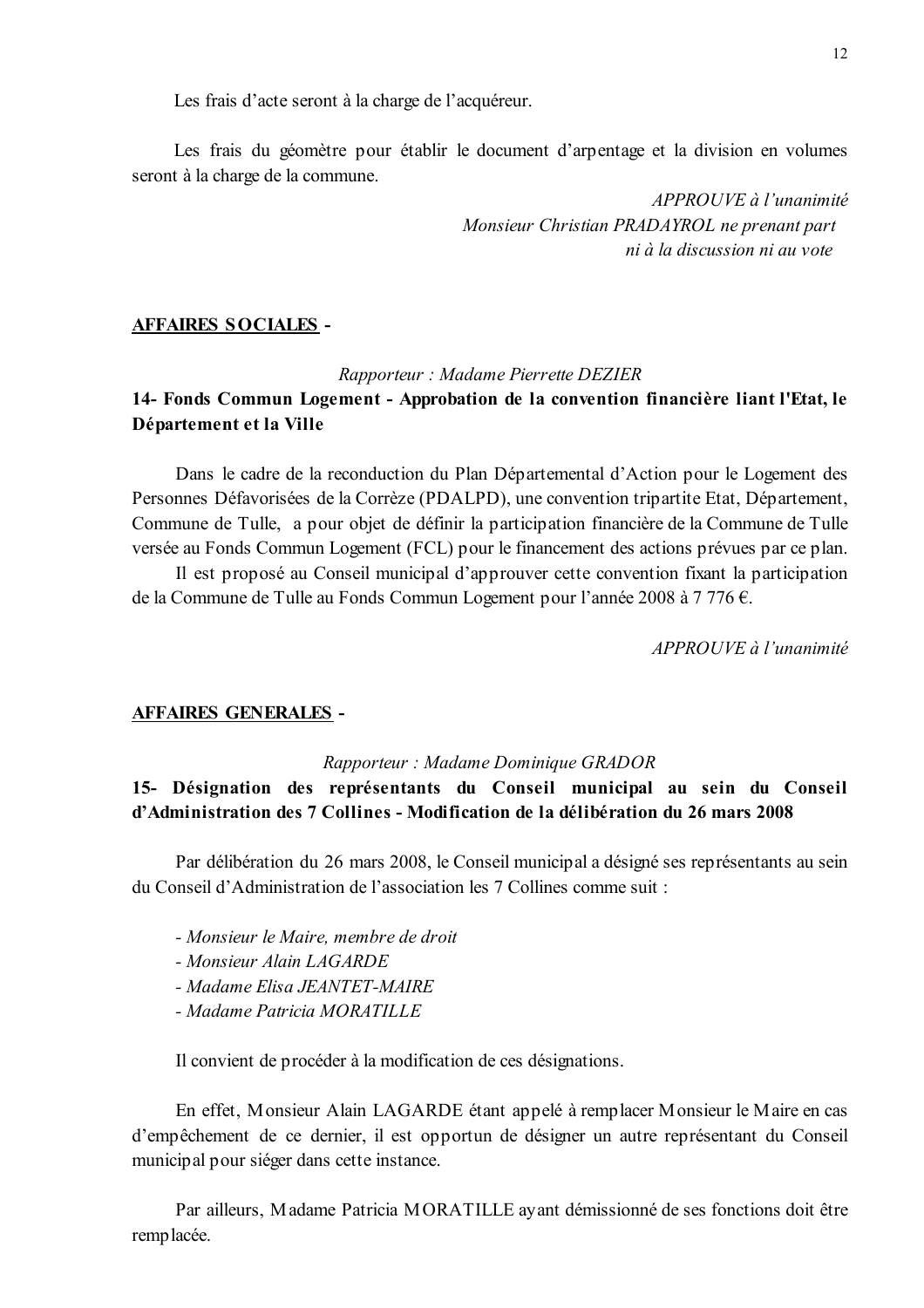Il est donc proposé au Conseil municipal de désigner pour siéger au Conseil d'Administration des 7 Collines :

- Monsieur le Maire, membre de droit représenté en cas d'empêchement par Monsieur Alain LAGARDE, Maire-Adjoint délégué aux Affaires Culturelles

- Madame Elisa JEANTET-MAIRE
- Madame Dominique GRADOR
- Madame Patricia COLIN

 $APPROUVE$  à l'unanimité Madame Magali LACHASSAGNE ne prenant part au vote

## 16- Désignation d'un représentant du Conseil municipal au Conseil d'Administration du Centre Hospitalier Gériatrique d'Uzerche

La Directrice du Centre Hospitalier Gériatrique d'Uzerche a fait savoir à Monsieur le Maire que le Conseil d'Administration de cet EHPAD doit compter deux membres représentant les deux communes dont sont issus le plus grand nombre de résidents de l'établissement.

La Ville de Tulle, avec huit personnes entrées au cours de ces trois dernières années dans cet établissement, fait partie de ces deux communes.

En conséquence, il convient de désigner un représentant du Conseil municipal pour siéger au sein du Conseil d'Administration du Centre Hospitalier Gériatrique d'Uzerche.

## Il est proposé au Conseil Municipal de désigner Pierrette DEZIER pour siéger dans cette instance.

 $APPROIIVE$  à l'unanimité

## 17- Désignation d'un représentant du Conseil municipal au Conseil d'Administration de l'Association des campings corréziens

L'Association des Campings Corréziens, composée de 98 adhérents, représente les campings affiliés auprès des pouvoirs publics et organise des actions de promotion du réseau.

Le camping municipal de Tulle est membre du Conseil d'Administration de cette association.

Il convient donc de désigner un représentant du Conseil municipal pour siéger au sein de cette instance.

#### Il est donc proposé au Conseil Municipal de désigner Jacques VIREFLEAU.

 $APPROIIVE$  à l'unanimité

#### 18- Désignation d'un conseiller municipal chargé des questions de défense

La circulaire du 26 octobre 2001 a organisé la mise en place d'un réseau de correspondants défense dans chaque commune. Cet élu a vocation à développer le lien Armée-Nation. Il est, à ce titre, pour sa commune, l'interlocuteur privilégié des autorités militaires du département et de la région.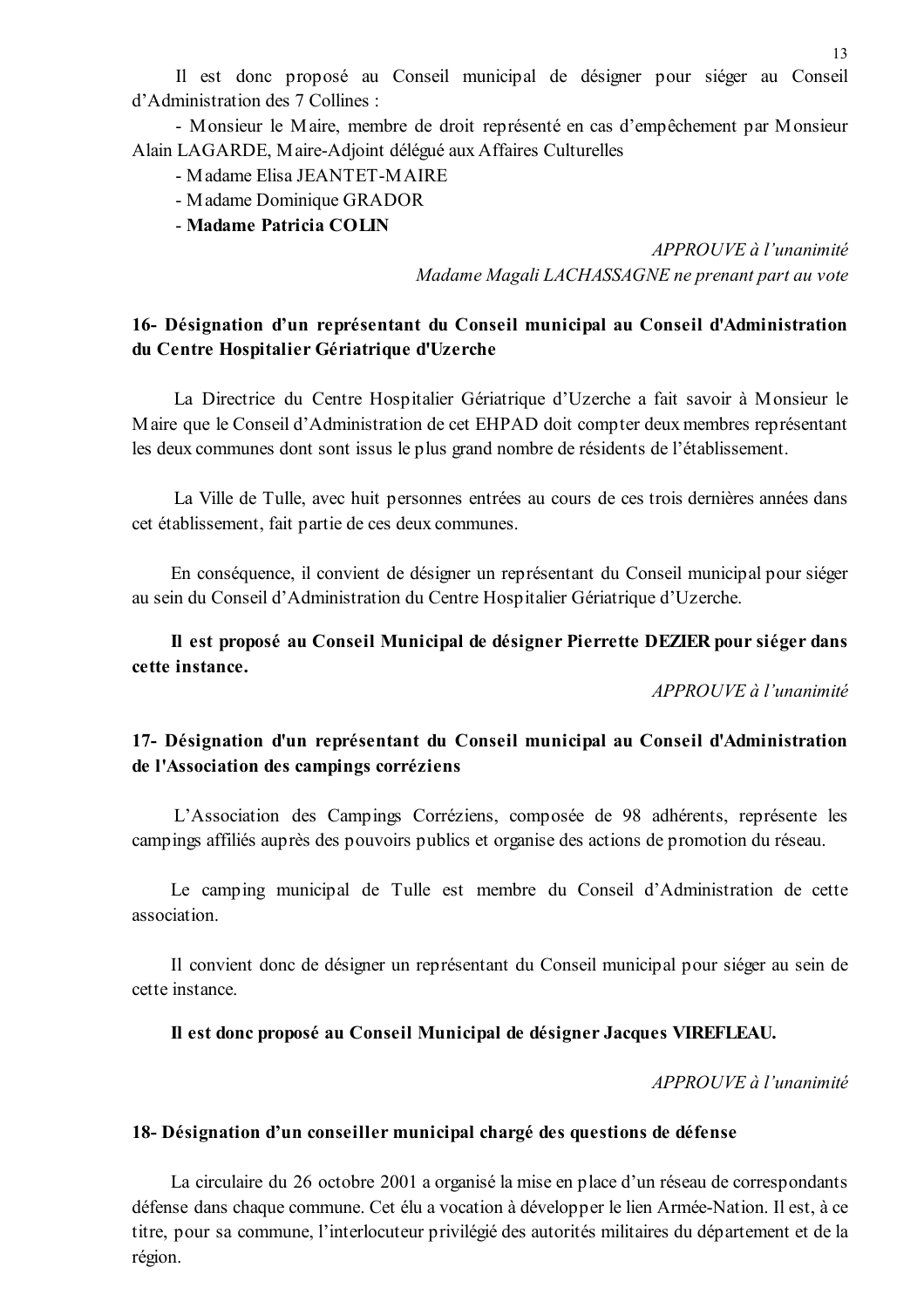Cette année sera notamment l'occasion d'échanges publics lors de la publication du livre blanc sur la défense et la sécurité nationale, de la nouvelle loi de programmation militaire et de l'ensemble des actions de modernisation du ministère de la défense. Dans ce cadre, les missions des correspondants défense seront réaffirmées.

Le correspondant défense sera également le référent de la commune pour les questions de défense civile (vigipirate, variole...) et de sécurité civile (plan communal de sauvegarde, information citoyens sur les risques...).

Il convient donc de procéder à la désignation d'un correspondant défense.

## Il est proposé au Conseil Municipal de désigner Yves JUIN.

APPROUVE à l'unanimité

### 19- Désignation des commissaires de la Commission Communale des Impôts Directs

Par délibération en date du 26 mars 2008, le Conseil municipal a désigné en qualité de Président de la Commission Communale des Impôts Directs Monsieur Alain LAGARDE pour représenter Monsieur le Maire.

Cette commission qui intervient, pour l'essentiel, à fin d'évaluation des valeurs locatives des taxes foncières, doit être composée dans les communes de plus de 2 000 habitants du Maire ou de l'Adjoint délégué, Président et de huit commissaires.

Il appartient au Conseil municipal de dresser la liste des contribuables susceptibles d'être désignés comme membres de la Commission.

C'est le Directeur des Impôts qui désigne, au vu de cette liste, les commissaires et leurs suppléants.

La Ville doit maintenant proposer à la Direction des Services Fiscaux 16 commissaires titulaires et 16 commissaires suppléants qui pourraient siéger à la Commission Communale des Impôts Directs.

Il est précisé que huit commissaires titulaires et huit commissaires suppléants parmi ceux proposés dans le document ci-annexé seront retenus par la Direction des Services Fiscaux.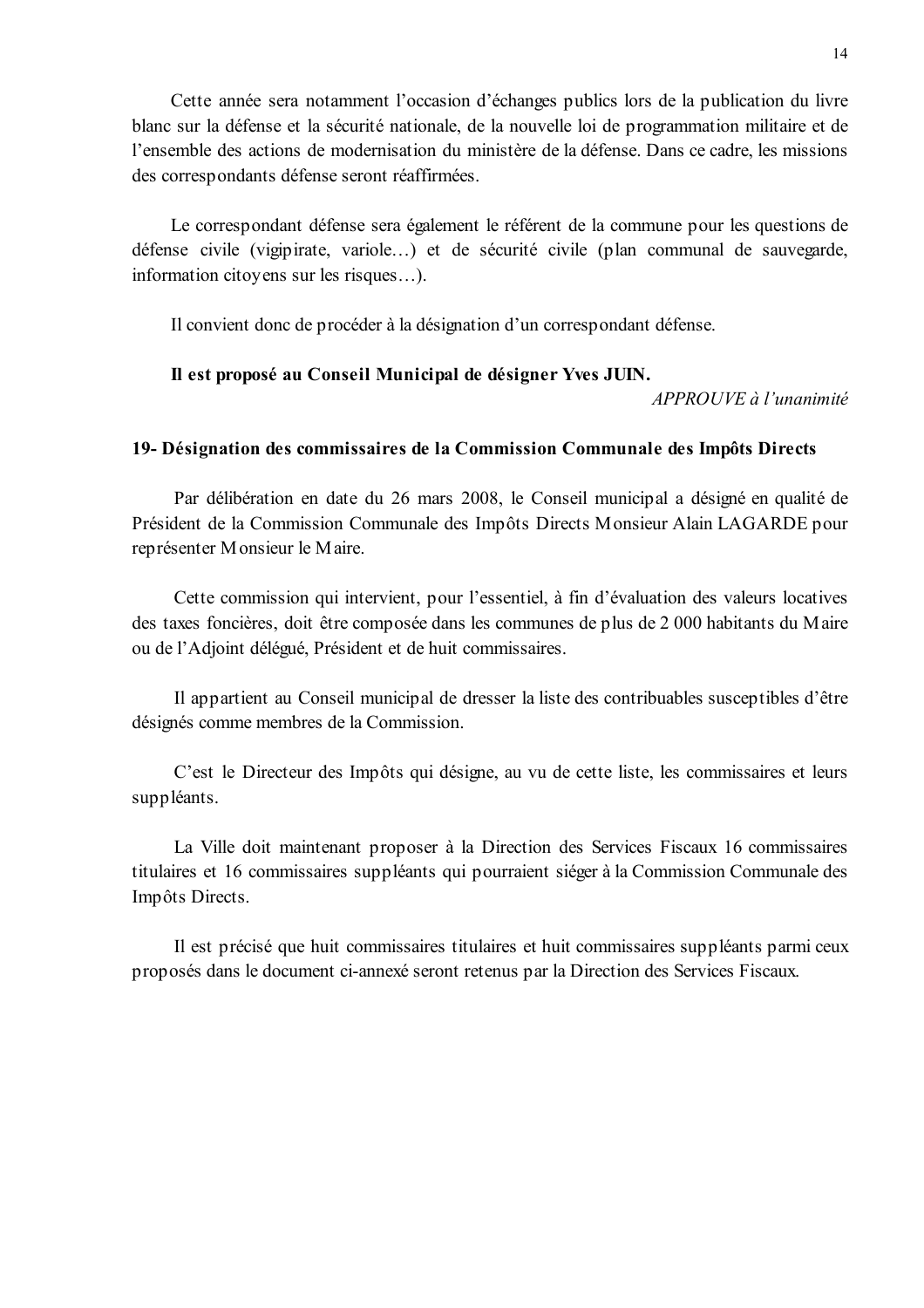Il est demandé au Conseil municipal de se prononcer sur ces désignations.

APPROUVE à l'unanimité

# 20- Modification de désignations de représentants du Conseil municipal au sein de divers organismes suite à la démission d'un conseiller municipal

Suite à la démission de Madame Patricia MORATILLE de ses fonctions de conseiller municipal, il convient de revoir la composition des instances suivantes :

<sup>-</sup> Commission municipale des Affaires culturelles : Monsieur le Maire, Président de droit, Alain LAGARDE, Arlette MARTIN CUEILLE, Elisa JEANTET MAIRE, Sylvie CHRISTOPHE, Jocelyne BUGE CHASTANET, Marylène DUPUY, Patricia COLIN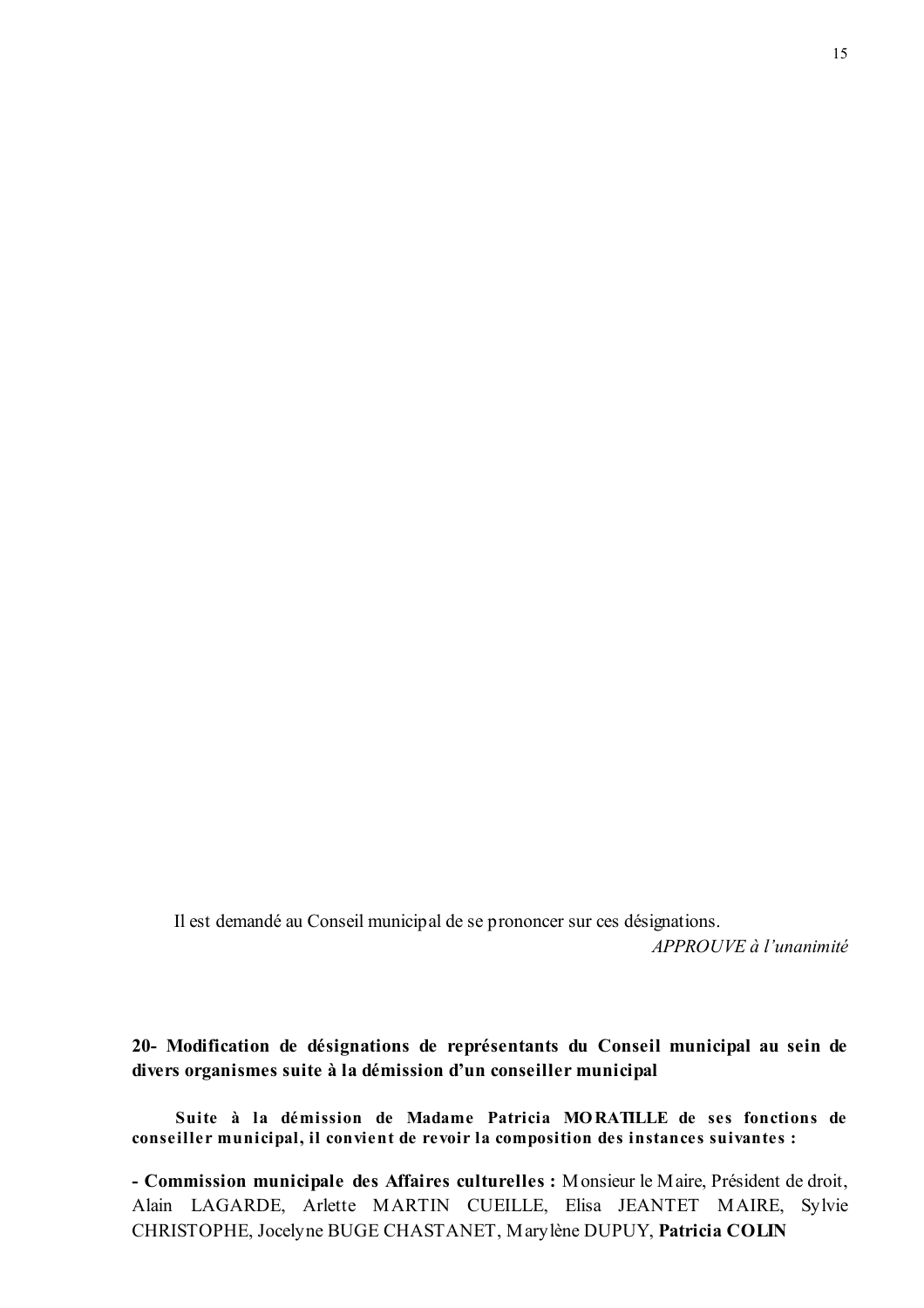## - Commission d'appel d'offres

Titulaires:

- Monsieur le Maire
- Michel BREUILH (en cas d'absence ou d'empêchement de Monsieur le Maire)
- Yves JUIN
- Philippe BERNIS
- Alain LAGARDE
- Jacques VIREFLEAU
- Michel CAILLARD

Suppléants:

- Yves MEYRIGNAC
- Elisa JEANTET MAIRE
- Annie BASTIE
- Jacques SOULETIE
- Patricia COLIN

 $APPROIIVE$  à l'unanimité

## - Communauté de Communes Tulle et Cœur de Corrèze

Titulaires: Alain LAGARDE, Dominique GRADOR, Christèle COURSAT, Philippe BERNIS, Michel BREUILH, Magali LACHASSAGNE, Yves JUIN, Jacques VIREFLEAU, Christian PRADAYROL, Michel CAILLARD

Suppléants : Jean Louis SOULIER, Jacques MARTHON, Sylvie NONI, Sylvie CHRISTOPHE, Yves MEYRIGNAC, Annie BASTIE, Elisa JEANTET MAIRE, Jocelyne BUGE CHASTANET, Laurence SIFAOUI BUISSON, Patricia COLIN

APPROUVE à l'unanimité

## - Commission consultative pour la gestion du Théâtre

Représentants du Conseil Municipal : Alain LAGARDE, Elisa JEANTET MAIRE, Sylvie CHRISTOPHE, Dominique GRADOR, Patricia COLIN

 $APPROUVE \d{d} l'unanimit\acute{e}$ 

## - Conseil d'Orientation de la Cité de l'Accordéon

Monsieur le Maire ou Alain LAGARDE, Elisa JEANTET MAIRE, Sylvie CHRISTOPHE, Patricia COLIN

APPROUVE à l'unanimité

## - Conseil d'établissement du Conservatoire à Rayonnement Départemental

Monsieur le Maire ou Monsieur Alain LAGARDE, Elisa JEANTET MAIRE, Patricia **COLIN**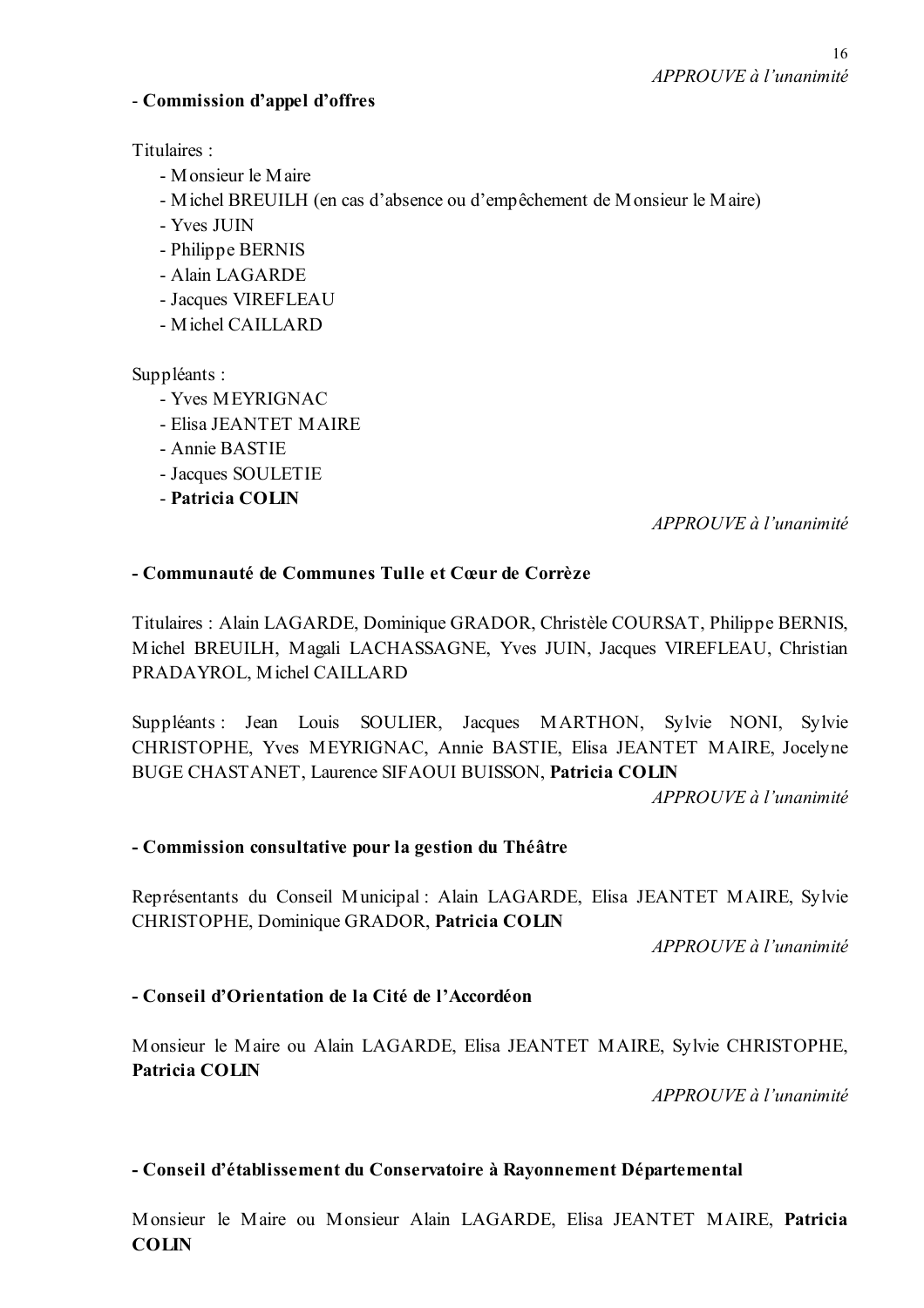### - Comité de jumelage Tulle Renteria

Marvlène DUPUY, Jean Louis RATHONIE. Patricia COLIN

APPROUVE à l'unanimité

### - Conseil d'Administration du Lycée René Cassin

Titulaires: Magali LACHASSAGNE, Jean Michel CLAUX, Michel CAILLARD

Suppléants : Marylène DUPUY, Philippe BERNIS, Patricia COLIN

APPROUVE à l'unanimité

- Conseil d'Administration du Collège Clemenceau

Titulaires : Sylvie NONI, Patricia COLIN

Suppléants: Annette COMBASTEIL, Michel CAILLARD

APPROUVE à l'unanimité

## PERSONNEL-

Rapporteur : Monsieur le Maire

### 21- Création d'un poste budgétaire

Afin de procéder à l'intégration d'un agent, il est demandé au Conseil municipal de créer à compter du 1<sup>er</sup> mai 2008 :

- un poste d'adjoint technique territorial de deuxième classe.

APPROUVE à l'unanimité

### 22- Créations d'emplois saisonniers

Comme chaque année, il est demandé au Conseil Municipal de bien vouloir délibérer afin d'ouvrir les postes nécessaires pour couvrir les besoins supplémentaires en emplois saisonniers pour la période estivale.

| <b>Service</b>   | Activité               | <b>Emploi</b>                  | <b>Nombre</b> | Période |
|------------------|------------------------|--------------------------------|---------------|---------|
| Camping          | accueil - entretien    | Adjoint technique de 2è classe | 2             | juillet |
|                  |                        | Adjoint technique de 2è classe | 2             | août    |
| Patrimoine       | entretien de locaux    | Adjoint technique de 2è classe |               | Juillet |
| Musée du Cloître | accueil - surveillance | Adjoint du Patrimoine de 2è    | 2             | juillet |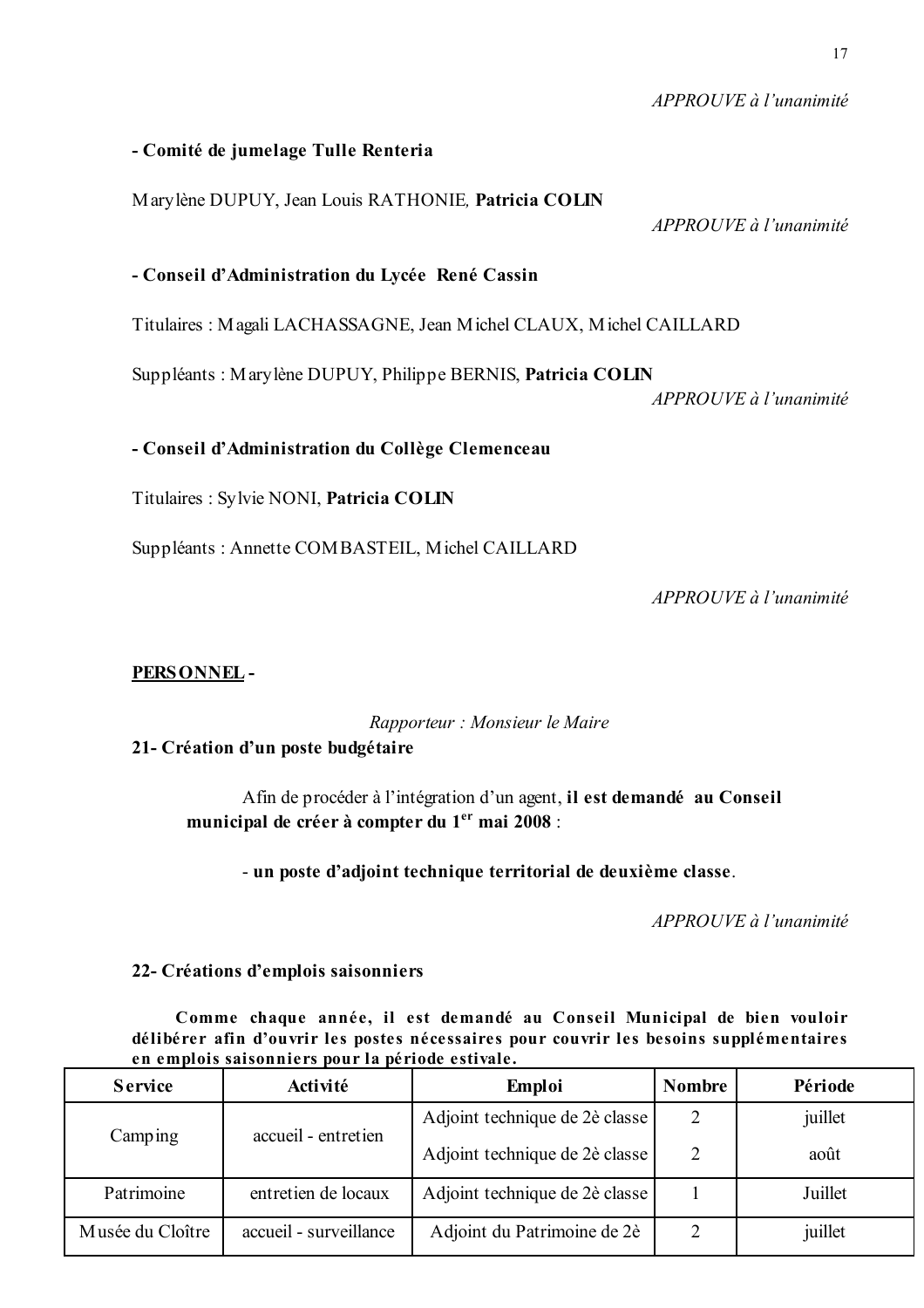|                      |                       |                                 |                | 18                 |
|----------------------|-----------------------|---------------------------------|----------------|--------------------|
|                      |                       | classe                          | $\overline{2}$ | Août               |
|                      |                       | Adjoint du Patrimoine de 2è     | $\mathbf{1}$   | septembre          |
|                      |                       | classe                          |                |                    |
|                      |                       | Adjoint du Patrimoine de 2è     |                |                    |
|                      |                       | classe                          |                |                    |
|                      |                       | Educateur APS 2 <sup>e</sup> Cl | 3              | juillet            |
| Centre aquarécréatif | surveillance baignade | Educateur APS $2^{\circ}$ Cl    | 3              | août               |
|                      |                       | Educateur APS $2^{\circ}$ Cl    | $\mathbf{1}$   | mi-juillet/mi-août |
|                      |                       | Adjoint administratif de 2è     |                |                    |
|                      | accueil, caisse       | classe                          | $\overline{2}$ | juillet            |
| Centre aquarécréatif |                       | Adjoint administratif de 2è     | $\overline{2}$ | août               |
|                      |                       | classe                          |                |                    |
| Centre aquarécréatif |                       | Adjoint technique de 2è classe  | $\overline{2}$ | juillet            |
|                      | entretien             | Adjoint technique de 2è classe  | $\overline{2}$ | août               |
|                      |                       | Adjoint technique de 2è classe  |                |                    |
|                      | manutention           |                                 | 1              | juin               |
| Manutention -        |                       | Adjoint technique de 2è classe  | 1              | juillet            |
| festivités           |                       |                                 | $\mathbf{1}$   | août               |
|                      |                       | Adjoint technique de 2è classe  |                |                    |
|                      | nettoiement voirie    | Adjoint technique de 2è classe  | 1              | juillet            |
| Propreté Urbaine     | publique              |                                 | $\mathbf{1}$   | août               |
|                      |                       | Adjoint technique de 2è classe  |                |                    |
| Espaces verts        |                       | Adjoint technique de 2è classe  | $\mathbf{1}$   | juillet            |
|                      | arrosage - entretien  |                                 | $\mathbf{1}$   | août               |
|                      |                       | Adjoint technique de 2è classe  |                |                    |
|                      |                       | Adjoint technique de 2è classe  | $\mathbf{1}$   | juillet            |
| Peinture routière    | manœuvre              |                                 | $\mathbf{1}$   | août               |
|                      |                       | Adjoint technique de 2è classe  |                |                    |
| <b>Stades</b>        | arrosage - entretien  | Adjoint technique de 2è classe  | $\mathbf{1}$   | août               |
|                      |                       | Adjoint technique de 2è classe  | 1              | juillet            |
| Maçonnerie - voirie  | manœuvre              |                                 | 1              | août               |
|                      |                       | Adjoint technique de 2è classe  |                |                    |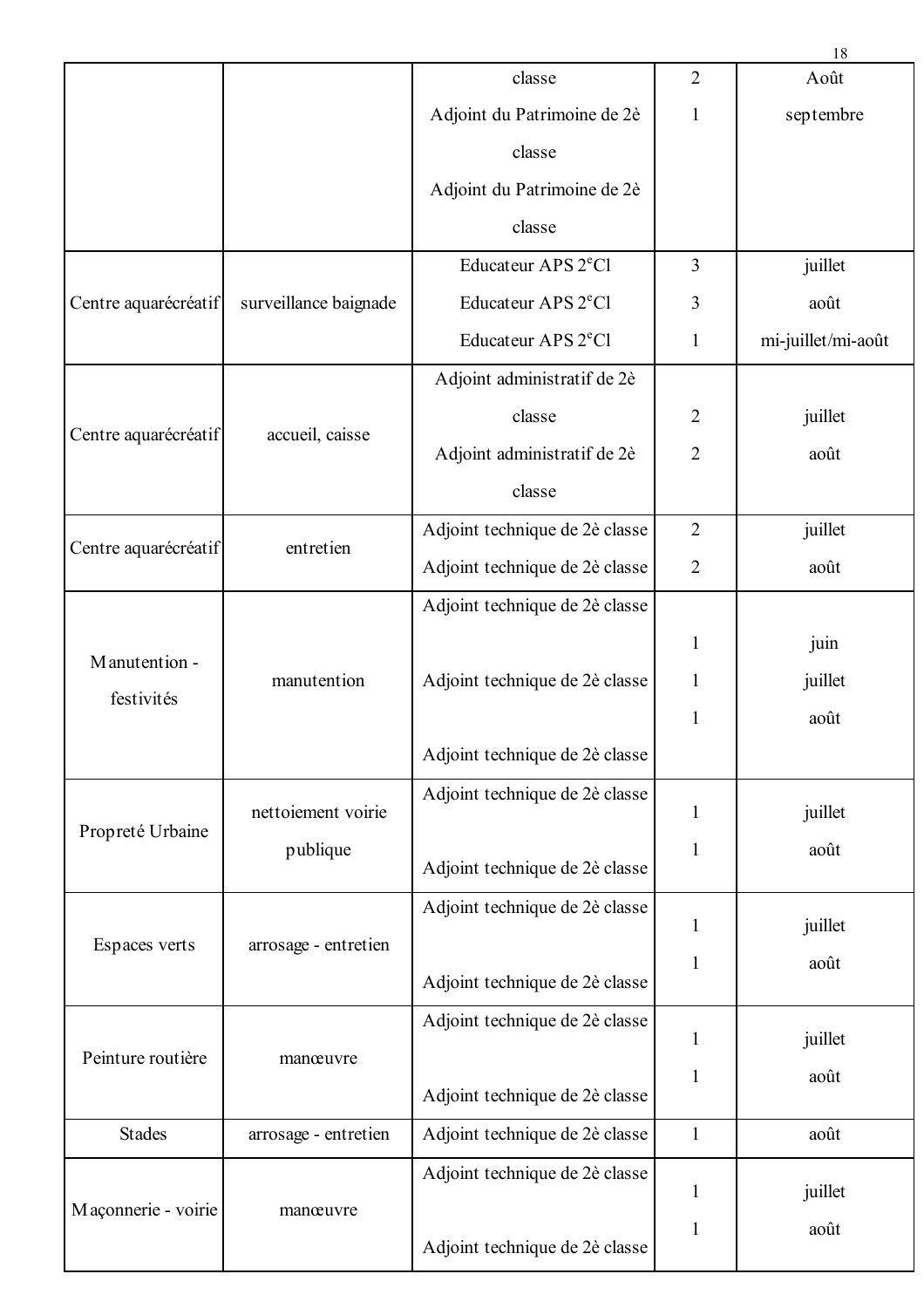| Equipe polyvalente | manœuvre | Adjoint technique de 2è classe        | août |
|--------------------|----------|---------------------------------------|------|
| Musée des Armes    | Accueil  | Adjoint du Patrimoine de 2è<br>classe | août |

### Total: 39 emplois saisonniers

# Il est précisé que tous les postes décrits ci-dessus sont ouverts pour un mois entier sauf pour les cas suivants :

- Postes relatifs au Centre Aquarécréatif – surveillance :

- \* Un du 21 juillet au 17 août 2008.
- \* Trois du 28 juin au 30 juillet 2008.
- \* Trois du 1<sup>er</sup> août au 1<sup>er</sup> septembre 2008.

- Postes relatifs au Centre Aquarécréatif Caisse – entretien :

- \* Un du 23/06 au 30/07
- \* Un du 30/06 au 06/08
- \* Un du 21/07 au 27/08
- \* Un du 28/07 au 03/09

- Postes relatifs au Centre Aquarécréatif Entretien - accueil :

- \* Un du 04/07 au 30/07
- \* Un du 13/07 au 06/08
- \* Un du 26/07 au 22/08
- \* Un du 04/08 au 27/08

APPROUVE à l'unanimité

# 23- Redevance au titre de l'occupation du domaine public par Gaz de France pour l'année 2008 - Délibération annulant et remplaçant celle du 13 décembre 2007 Rapporteur : Madame Dominique GRADOR

Conformément aux termes du décret n° 2007-606 du 25 avril 2007, la Conseil municipal a, par délibération du 13 décembre 2007, sollicité au titre de l'année 2008, le versement par Gaz de France de la redevance d'occupation du Domaine Public due pour le passage de canalisation sur le Domaine Public

Suite à un récent courrier transmis par Gaz de France, il s'avère que la formule de calcul utilisée pour le calcul du montant de cette redevance était erronée.

Il convient, par conséquent, d'annuler la délibération du 13 décembre 2007 et d'en prendre une nouvelle en application de la dernière formule de calcul de la redevance d'occupation du domaine public communiquée par Gaz de France :

 $1<sub>0</sub>$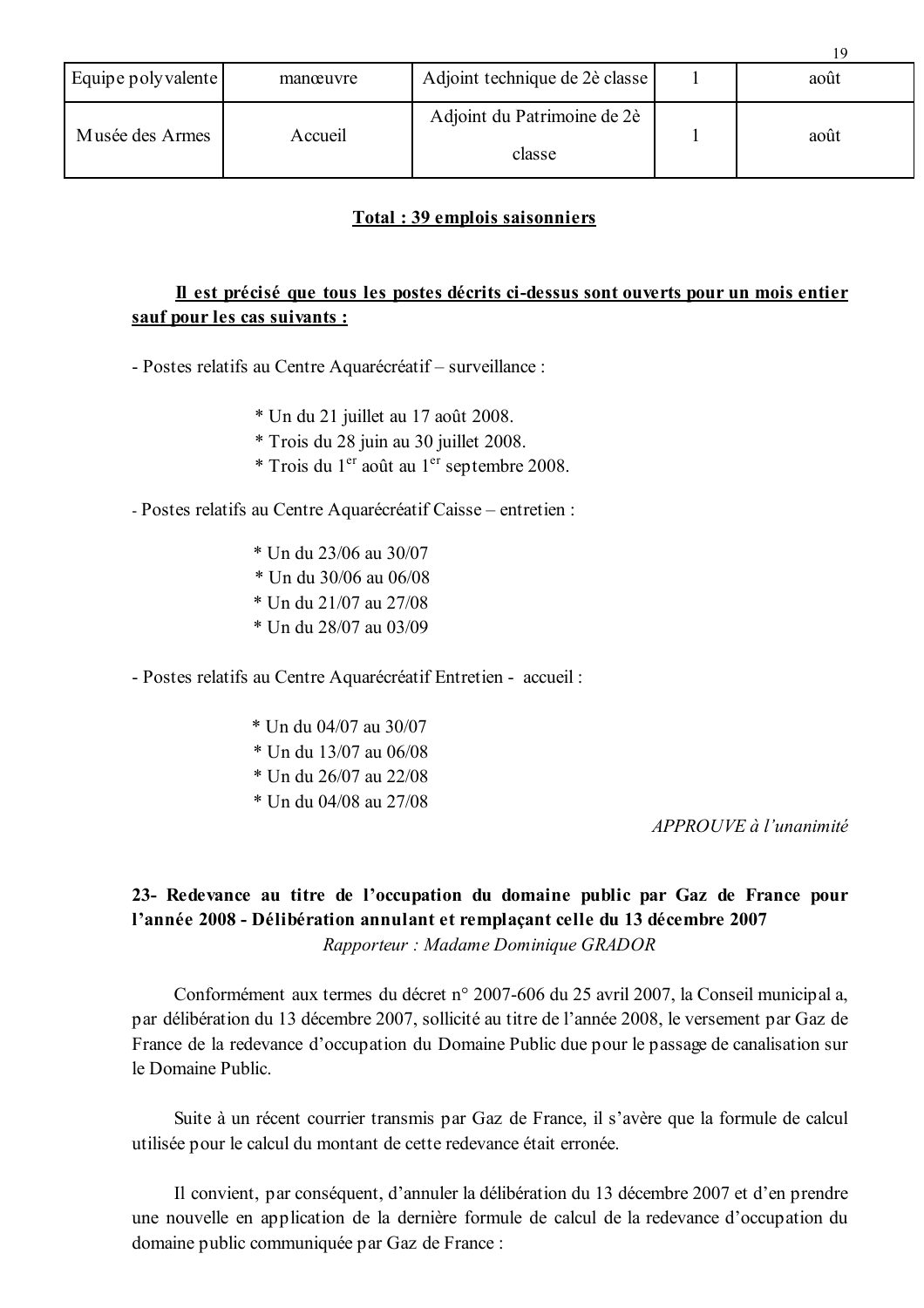Pour une année donnée, la détermination de R1 fait intervenir les valeurs suivantes :

- P est la population du territoire défini dans la convention de concession selon le dernier recensement, général ou partiel, officiel de l'INSEE, a avoir été publié au 31 décembre de l'année précédente (population totale)

- L est la longueur totale exprimée en kilomètres des canalisations de distribution du réseau concédé au 31 décembre de l'année précédente

- D est la durée de la concession exprimée en années

- Ing est la valeur de l'index ingénierie du mois de septembre de l'année précédente  $(754, 5$  en septembre 2007)

- Ing est la valeur ingénierie du mois de septembre 1992 (539.9)

Le terme R1 est donnée, en Euros, par la formule suivante :

 $RI = (1000 + 1.5P + 100L)x(0.02D + 0.5)x(0.15 + 0.85I)$ ng/6.55957  $Ing0$ Il en résulte que le montant de la redevance s'élève à 8 153.35  $\epsilon$ .

Il est proposé au Conseil municipal de demander le versement de cette redevance et d'autoriser Monsieur le Maire ou son représentant à entreprendre toutes les démarches afférentes et à signer tout document à intervenir.

 $APPROIIVE$  à l'unanimité

# 24- Résiliation du bail à loyer avec la Chambre des Métiers de la Corrèze pour les locaux sis 2 rue des Portes Chanac

#### Rapporteur: Monsieur Michel BREUILH

Par délibération en date du 20 avril 1979, la Ville de Tulle avait décidé de louer à la Chambre des Métiers des locaux dans l'immeuble de la Maison des Métiers d'Art sis 2 rue des Portes Chanac. La location avait été consentie pour une durée de 30 années consécutives.

La Chambre des Métiers de la Corrèze, par courrier du 17 avril 2008, a souhaité résilier par anticipation d'un an son bail à lover qui arrivait à échéance le 15 mai 2009.

Il est proposé au Conseil municipal d'autoriser Monsieur le Maire à résilier ledit bail à compter du 15 mai 2008.

APPROUVE à l'unanimité

#### **DELEGATIONS AU MAIRE -**

Arrêtés des 1<sup>er</sup>, 4, 7 et 24 avril 2008

La présente convocation est adressée, aujourd'hui et par écrit, à chacun des membres du Conseil Municipal et affichée à la porte de la Mairie.